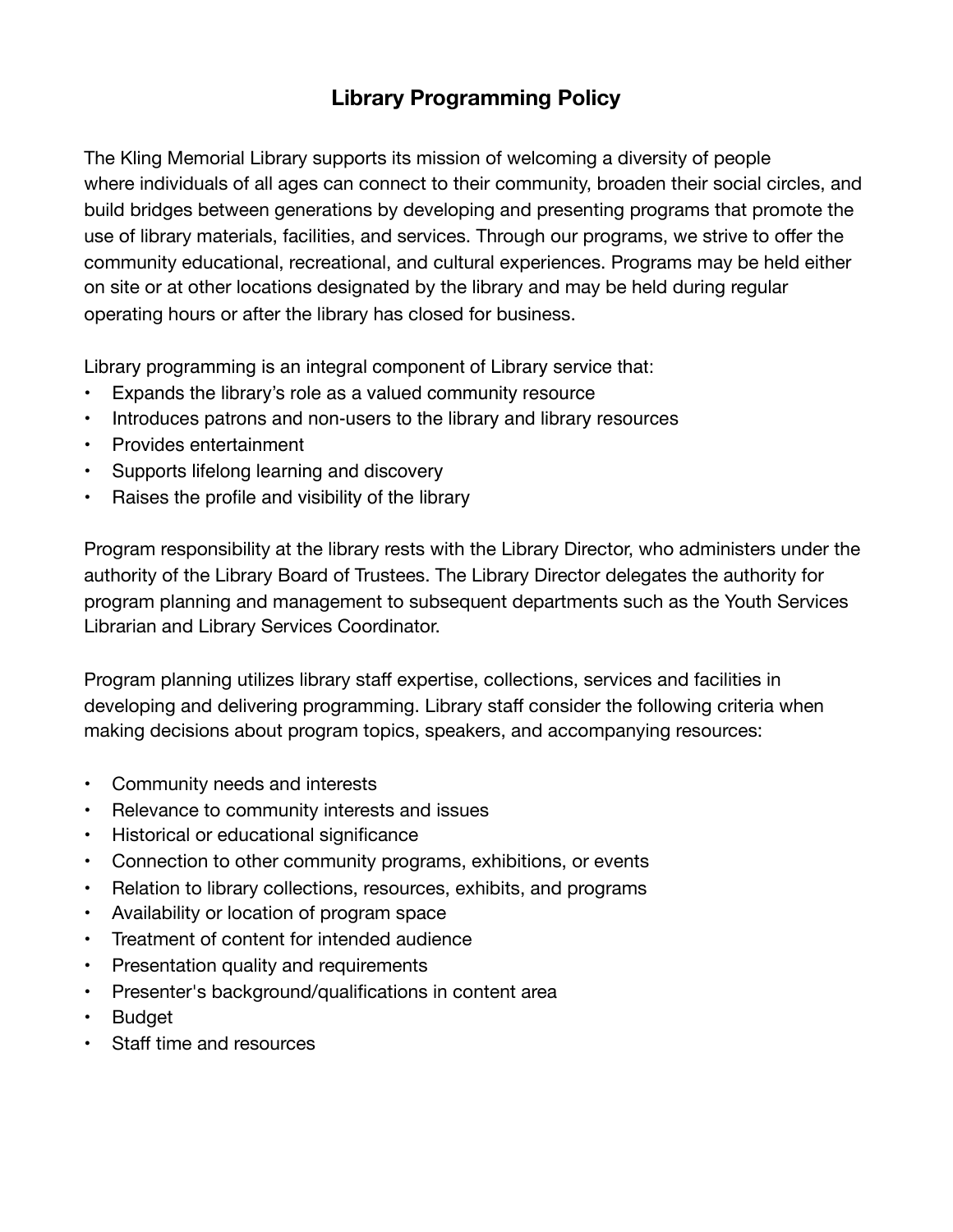In addition, the library draws upon other community resources in developing programs and actively partners with other community agencies, organizations, educational and cultural institutions or individuals to develop and present co-sponsored programs. Professional performers and presenters that reflect specialized or unique expertise or talent may be hired for Library programs; performers and presenters will not be excluded from consideration because of their origins, background, views, or

because of possible controversy. Library sponsorship of a program does not constitute an endorsement of the content of the program or the views expressed by the participants. External organizations or individuals partnering with the Library on programs must coordinate publicity efforts with the appropriate library staff.

Library staff who present programs do so as part of their regular employment with the Library and are not hired as outside contractors. No library programs, whether presented by library staff or outside performers and presenters shall be used for commercial or religious purposes, or active solicitation of business. The sale of products at a Library program is prohibited, except for *writers, performers, and artists may sell their own works in conjunction with a library program in which they are featured provided they do not directly involve library staff in the selling of merchandise.*

While Library sponsored programs are generally free and open to the public, the Library may deem it necessary to limit attendance due to space constraints or the nature of the program; the Library may charge nominal fees for supplies and/or services. Registration and/or permission forms may be required for planning purposes or when space is limited. When limits must be established, attendance will be determined on a first come, first served basis, either with advanced registration or at the door. In some cases, such as with children and teen programs, the nature and success of a program may require limited attendance based on age.

The Library welcomes expressions of opinion from patrons concerning programming. Patrons should first address their concerns with the Library staff member in charge of the program. Patrons who wish to continue their request for review may submit a *Request for Program Reconsideration* form and speak with the Library Director. Requests for review of Library programs will be considered in the same manner as requests for reconsideration of Library materials as outlined in the Library's Collection Development Policy.

Adopted: November 15, 2021